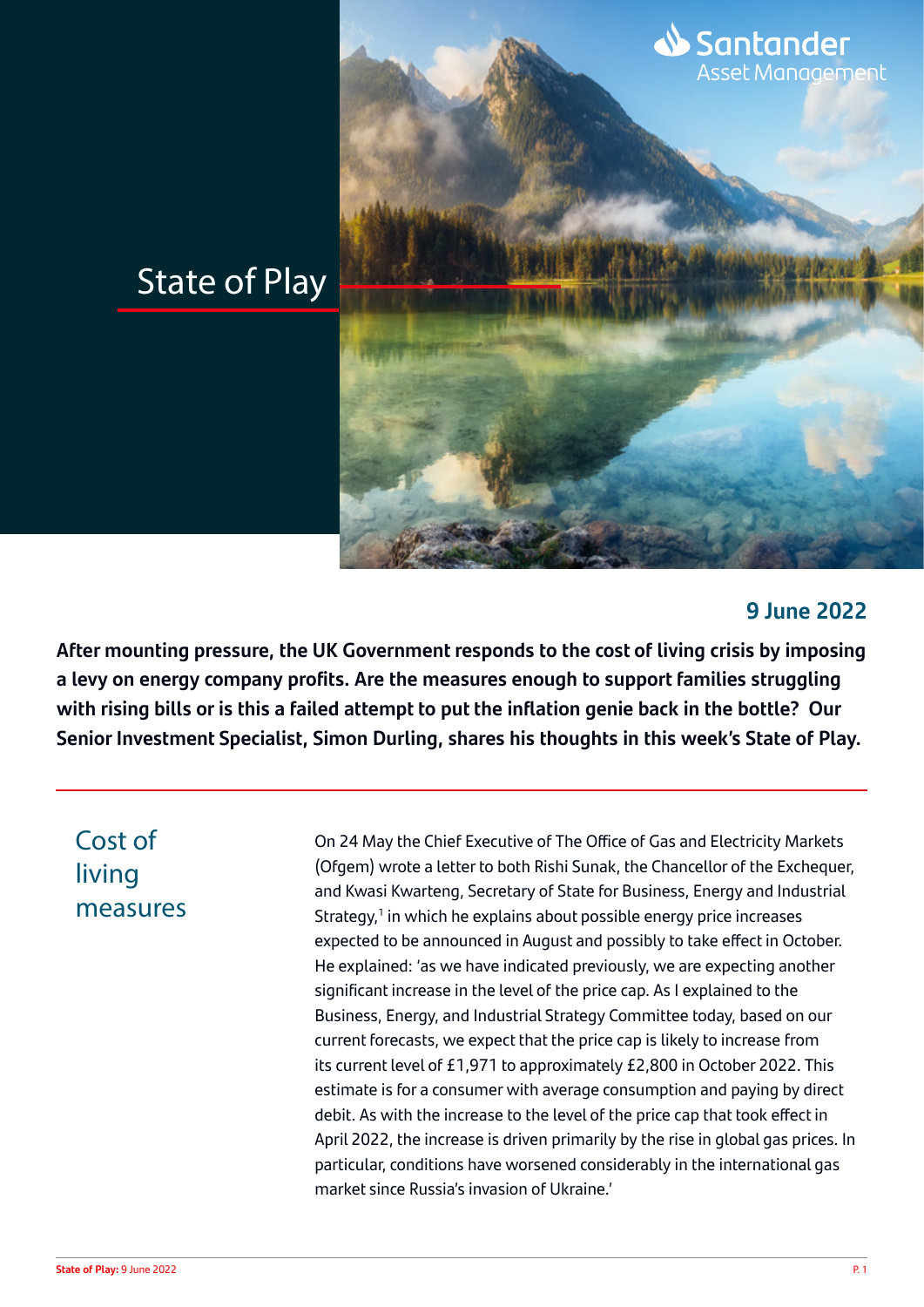

He goes onto urge that regulators and the UK Government work together to help consumers: 'Ofgem will continue to do all it can to protect the interests of consumers – but, as I know you will appreciate, the affordability challenge that many people will face is not something that either Ofgem or the industry can tackle alone. It will therefore be very important that Ofgem, the industry, government and other stakeholders continue to work together to address the difficulties facing consumers, especially for the most vulnerable.'<sup>1</sup>

Under mounting pressure from all sides, Chancellor Rishi Sunak subsequently announced on 24 May a set of measures designed to cushion the blow for consumers from rising energy prices.<sup>2</sup> In his statement to the House of Commons the Chancellor explained that every household would be given a £400 rebate off their energy bills this winter with a further eight million people on means tested benefits receiving an extra £650 in direct payments.<sup>2</sup> The disabled will receive an extra £150 and pensioners who qualify for the winter fuel payment will get an extra £300, bringing the total for the poorest households to more than £1,000 in support.<sup>2</sup> All of this is possible after a significant U-turn by Chancellor Rishi Sunak and the UK Government imposing a £5 billion windfall tax on the profits of oil and gas companies who have benefited from the sharp rise in commodity prices making near record profits in the process.<sup>3</sup> Whilst these steps will provide some much-needed relief for families struggling to cope with the sharp rise in their energy bills, petrol prices, and the weekly shop, is it enough to prevent prolonged financial pain to UK households as real incomes come under their greatest threat in a generation? Given the other factors like the ongoing war in Ukraine, supply chain disruptions and sky-high commodity prices, it is hard to see inflation falling back to central bank targets anytime soon.

## Pandemic ripple affect

Apart from the obvious tragic loss of life and serious health consequences caused by the COVID-19 global pandemic, I believe the long-term impacts on society, working trends and the UK employment market should not be underestimated. I want to explore some of the evidence which suggests that the UK may face bigger challenges when compared to other international economies and what this may mean for investors in the future. Firstly, last month the Office for National Statistics released data showing that for the first time since records began job vacancies are higher than those registered as unemployed and seeking work.<sup>4</sup> One of the many reasons cited for causing this anomaly is the huge rise in the number of people who have chosen to become economically inactive since the lockdowns began. Initially, a large proportion of these were young people in part time or low paid jobs, but latterly, this has centred on those over the age of 50. The UK numbers are different from most other major economies as according to OECD (Organisation for Economic Co-operation and Development) data,<sup>5</sup> with only Italy seeing a bigger drop in the share of those aged 15-64 active in its workforce. Inactivity among the working-age population has increased in the UK by a higher margin than any of its peers. $5$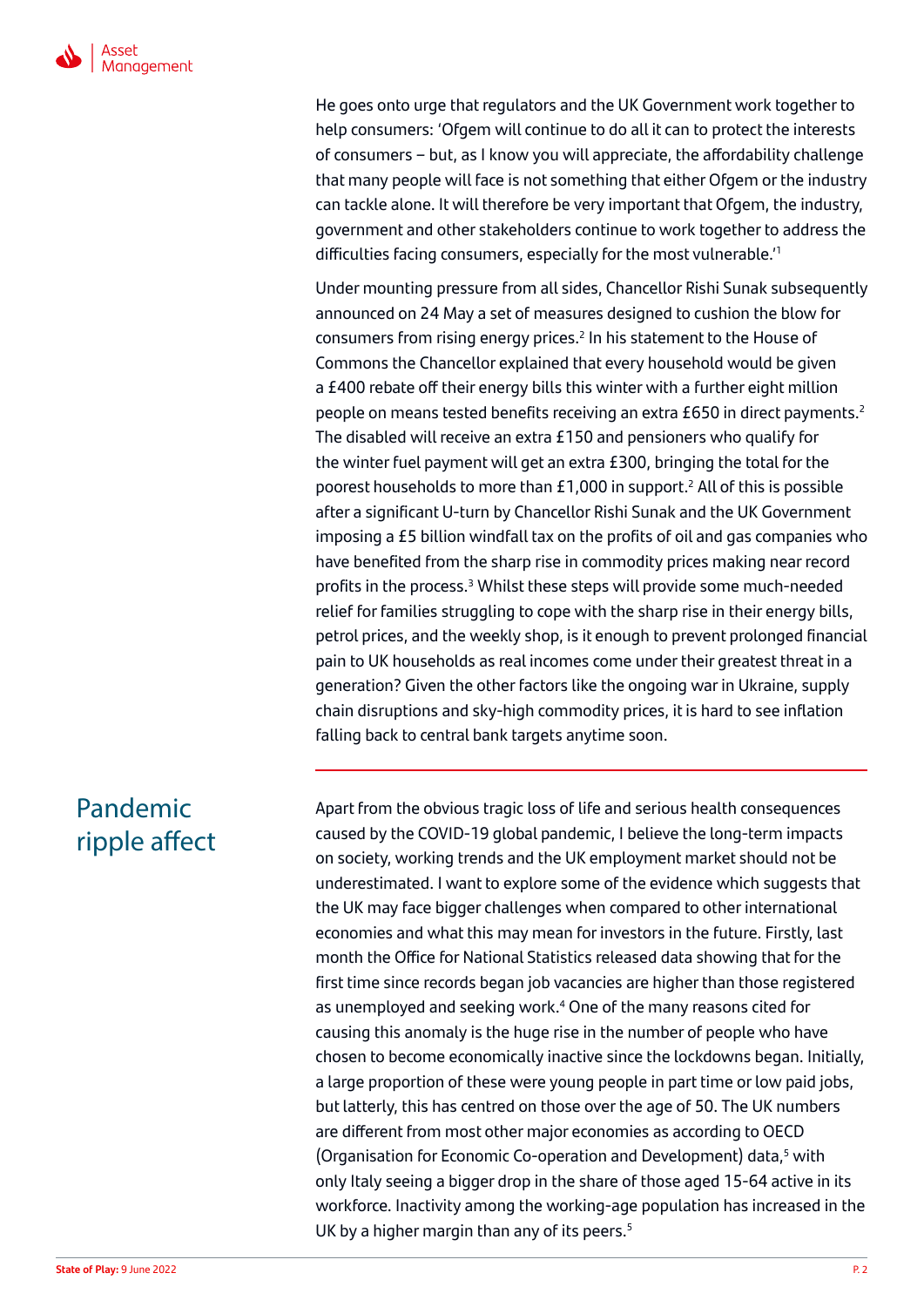

The ONS report<sup>6</sup> stated: 'Overall economic inactivity has increased by 522,000 in October to December 2021 compared with before the pandemic (October to December 2019). Most of the increase was because of those aged 50 years and over, contributing 94.4% (493,000) to the overall change.' To understand more closely the reasons behind this significant change the ONS conducted an 'Over 50's Lifestyle Study', which was conducted between 8 February and 13 February this year talking to those aged 50-70 who had previously told the ONS they had left work when responding to the 'Opinions and Lifestyle Survey' in 2021.

The ONS said, 'Just over six in 10 (63%) adults aged 50 to 70 years said they had left work sooner than expected. Those in their 50's were more likely to say this (77%) than those aged 60 years and over (57%). Leaving work to retire was the most commonly reported reason (47%), with the vast majority saying it was their choice to leave. However, 6% said they had lost their job and subsequently retired, suggesting that their exit from the labour market was involuntary. 75% said it was their choice to leave their previous job. 5% said they had lost their job, and 10% had been furloughed and then lost their job. Just over half (53%) provided reasons besides retirement for leaving work. However, when asked to provide reasons for not returning to work, a larger proportion said it was because they had retired (62%). This could suggest that while the initial intention for some may have been to return to work, they may have later decided to retire.'6

Whilst it is impossible to explain every individual circumstance triggering this change, the huge social experiment implementing restrictions to slow the spread of COVID-19 forced many older workers to stay at home to shield from the increased health risks of testing positive with the virus. In my view, many who adjusted to lockdown were provided graphic evidence that life is short as daily statistics showed how fragile life can be, coupled with getting used to either no additional income or lower wages for those placed on furlough. When the economy reopened, they simply chose not to re-enter the workforce. The consequences for the UK economy are very important. Employers are now struggling to fill vacancies in part because of this drop in the workforce and due to another important reason – Brexit.

### Brexit affect

Britain made the decision to leave the European Union (EU) following the Referendum in 2016, and after many years of negotiation, the departure was sealed at 11pm (GMT) on 31 January 2020, just weeks before the pandemic began. Whilst many rules and regulations remained in the short-term during the transition period which ended in December 2020, one of the many reasons given in the decision to leave was to control immigration. Over the last two years the number of EU nationals has fallen by 211,000, whilst the rules for hiring foreign workers has become more challenging as most now need a visa to work in the UK.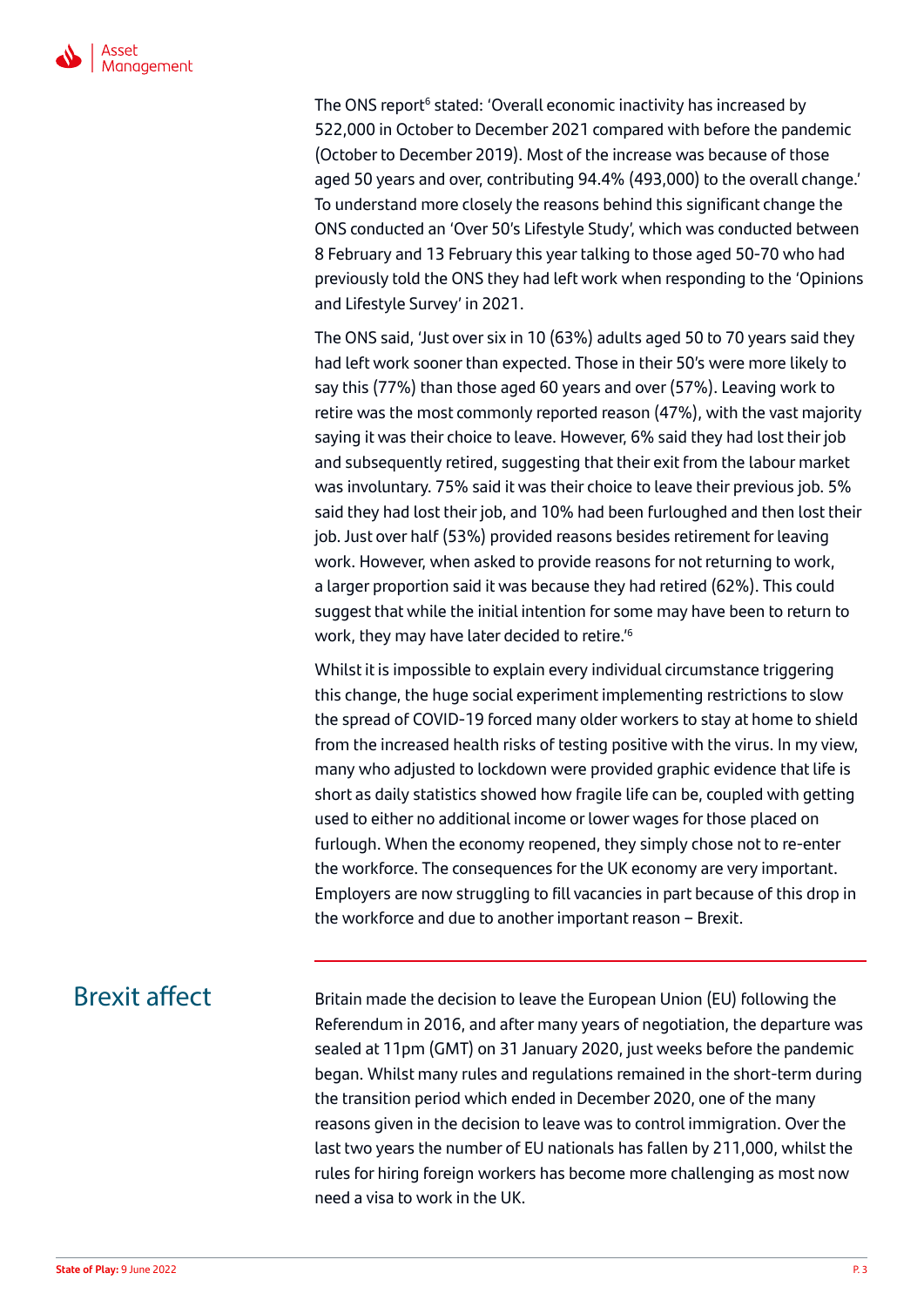Many businesses struggle to fill vacancies, especially for the right skills and have also been hit with rising costs due to increased form filling and delays in receiving goods and raw materials from the EU.7 In the past lots of businesses, especially agriculture and hospitality sectors have looked to the EU to hire workers to carry out jobs many UK jobseekers are simply unwilling to do. The consequence is higher costs for businesses having to increase pay offers to attract enough staff locally thus causing higher prices for consumers in the process. The combination of the pandemic and Brexit has made the task of tackling inflation for the Bank of England arguably even harder than their peers.

Whilst the UK economy has now regained its pre-COVID-19 size in the last quarter of 2021<sup>8</sup>, the Bank of England worries about the tight employment market limiting the ability of the UK economy to grow. In addition, fears exist about wage settlements in the future if demands from the UK workforce to keep pace with rising prices simply triggers more inflation. As State of Play explained a few weeks ago, comparing now with the stagflation of the 1970's, when union membership was much higher than now and wage rises spiralled higher, is not the best example of what might happen in the shortterm.

However, if employers are unable to recruit new skilled employees and compete with competitors through increased pay deals for new employees, this could have a significant impact on the battle to bring down inflation to the central bank's target of 2%, especially in the short-term. If economy stalls or falls into recession, we may be faced with the worst-case scenario of stagnant or little growth and sustained high inflation. Whilst unemployment is near record lows, if the UK were to suffer a short bout of stagflation, it is expected that unemployment would rise sharply, exacerbating the financial pain. The Bank of England has been very clear, it is not sure how quickly any of these factors will change in its latest forecasts and sees further falls in the workforce over the coming years.

In summary, the potential impact on the UK investment market is a complex one with all these factors affecting the value of the pound versus other international currencies, the path of interest rates and the likelihood of recession. Whilst raising interest rates should eventually cool inflation, in the short-term supply-side pressures coupled with a shortage of applicants for certain job sectors may sustain higher inflation regardless. Even if many show wage rise restraint simply because some employers will have no choice but to offer higher packages to secure the right recruit, wages may rise faster and higher than the Bank of England would prefer. This in turn may sustain higher inflation for longer at precisely when the UK economy starts to stall.

## Bank of England concerns about persistent inflation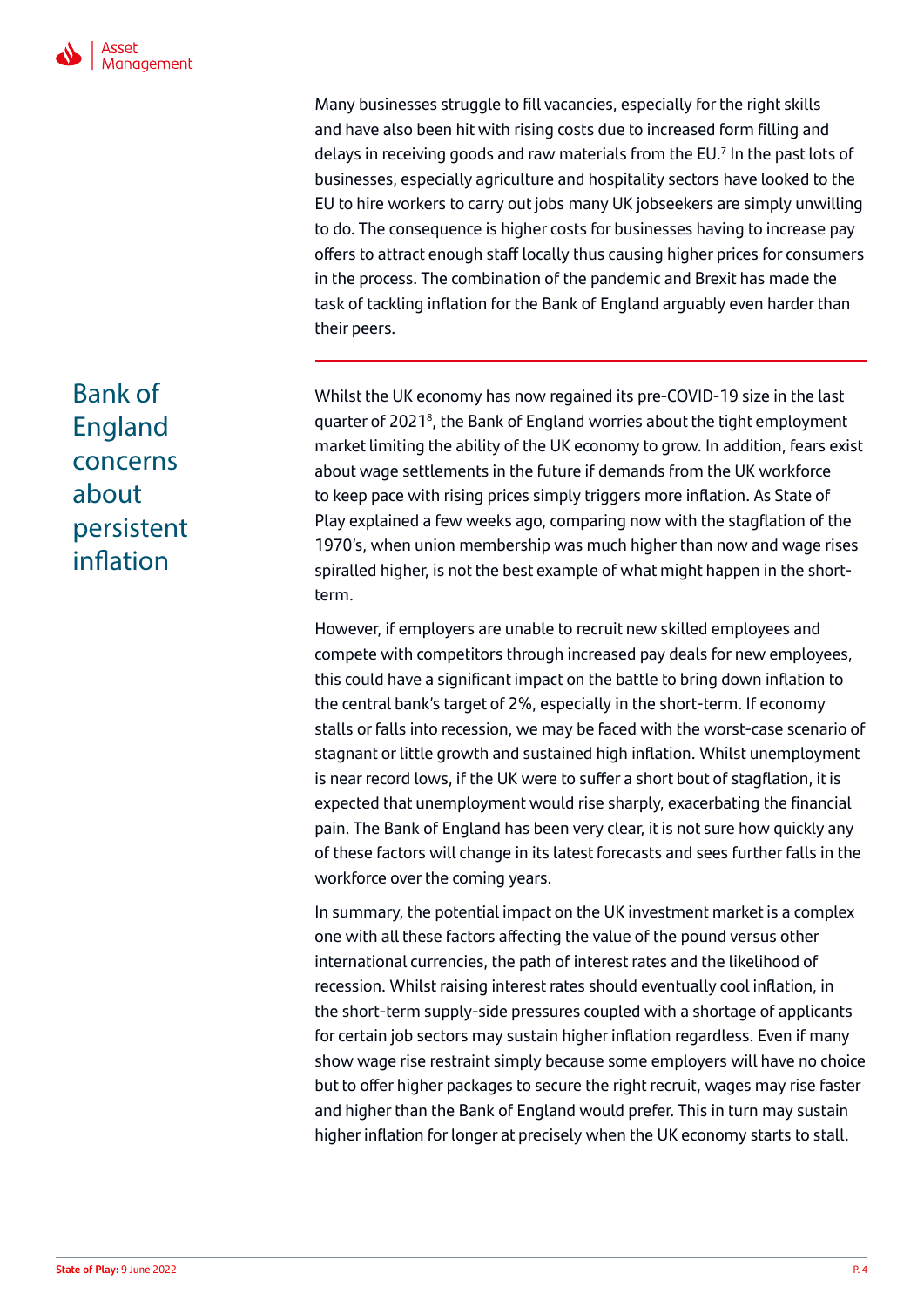Ï

## Market update

After a very volatile month, most stock market indices recovered towards the end of May apart from the NASDAQ index which closed 1.9%.<sup>9</sup> Despite finishing the month strongly investors have been subjected to a rough ride with sharp falls and then subsequent bounce backs centred around the news on inflation, the language used by central banks and any fresh news on the economic outlook. The change in outlook for inflation and interest rates have affected certain markets more acutely than others especially where growth stocks dominate and investors reprice company shares which have in the past benefited from low interest rates and low inflation driving their share price ever higher.

Bonds had a mixed month with UK Government bonds continuing their poor performance with a fall, including income received, of nearly 3% for May. The rise in UK Government yields has seen the capital value fall 13% since the start of the year based on the Bank of America UK All Gilt Index.10 This in line with the rise in yields as markets price in what they expect interest rates to rise to over the next 12-18 months. The challenge for investors, especially those in low-risk solutions which hold most of their assets in bonds is that bonds have fallen in value at the same time as shares have slumped. Over the long-term, bonds normally provide diversification to allow portfolios to be constructed matching both risk and time horizons. Very rarely do we see prolonged periods when both shares and bonds either fall or rise at the same time, so hopefully investors will find their experience in 2022 a rare one.

### **Learn more!**

Investing can feel complex and overwhelming, but our educational insights can help you cut through the noise. Learn more about the Principles of Investing [here.](https://www.santanderassetmanagement.co.uk/retail-investor/markets-insights/principles-of-investing)

Note: Data as at 31 May 2022.

1 The Office of Gas and Electricity Markets (OFGEM), 24 May 2022 2 Times Newspaper, 26 May 2022 3 Insider.com, 3 May 2022 4 Office for National Statistics, 17 May 2022 5 Reuters, 27 May 2022 6 Office for National Statistics , 14 March 2022 7 Reuters, 27 May 2022 8 Office for National Statistics , 26 May 2022 9 FE Fund Info , 31 May 2022 10 FE Fund Info, 31 May 2022